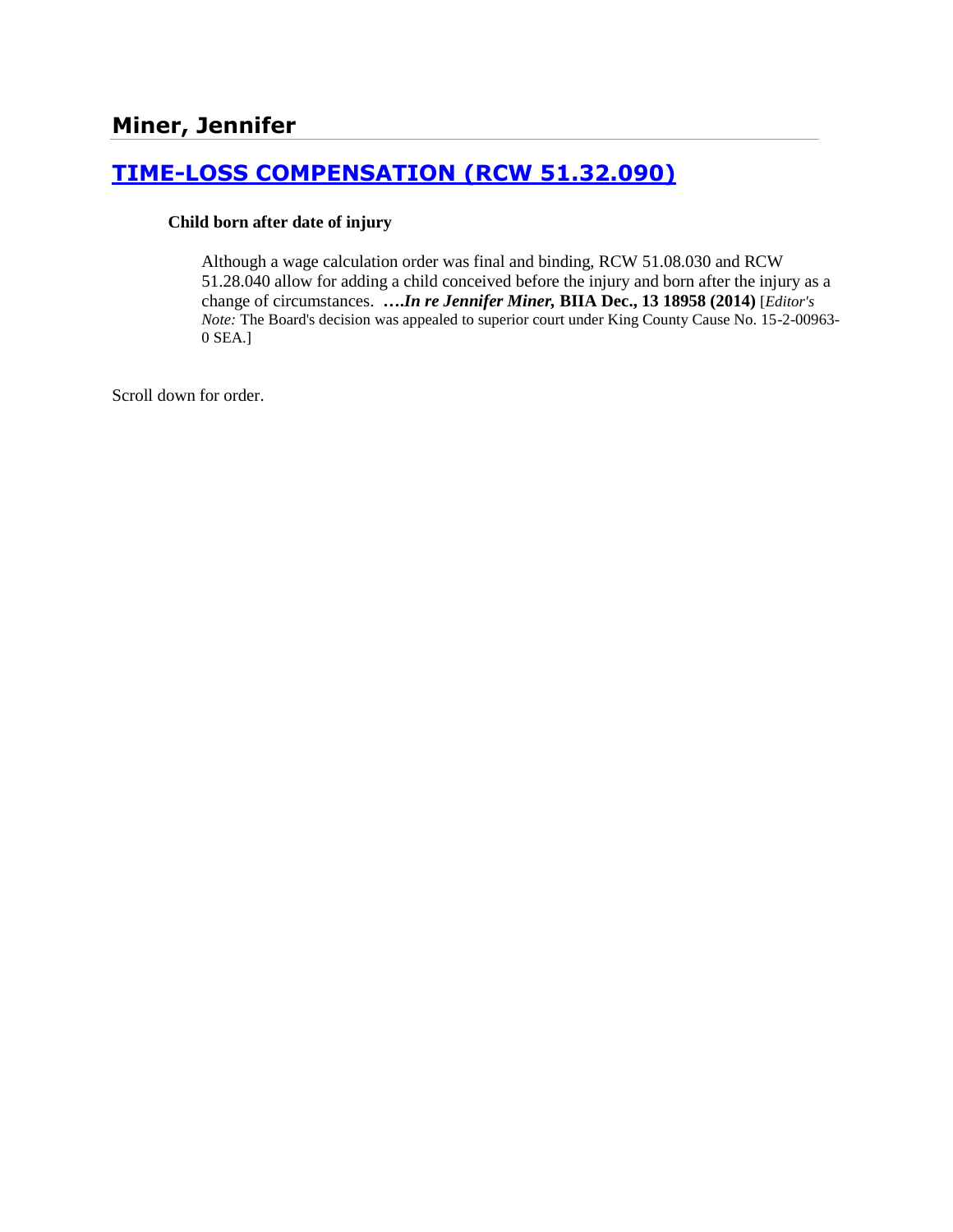## **BEFORE THE BOARD OF INDUSTRIAL INSURANCE APPEALS STATE OF WASHINGTON**

**IN RE: JENNIFER M. MINER ) DOCKET NO. 13 18958**

**CLAIM NO. SD-70260 ) DECISION AND ORDER**

APPEARANCES:

Claimant, Jennifer M. Miner, by Walthew Law Firm, per Robert J. Heller

Self-Insured Employer, Northwest Hospital & Medical Center, by Thomas G. Hall & Associates, per Thomas G. Hall and Ryan S. Miller

**)**

The claimant, Jennifer M. Miner, filed a protest with the Department of Labor and Industries on June 10, 2013. The Department forwarded this to the Board of Industrial Insurance Appeals as an appeal of a Department order dated June 5, 2013. In that order, the Department changed a May 3, 2013 order and indicated the date of injury wage for the job of injury was based on hours worked at different rates of pay, (\$17.39 an hour x 138.36 average hours a month = \$2,406.23) plus  $($16.74$$  an hour x 31.83 average hours a month = \$532.89) plus  $($1.00$$  an hour x 37.91 average hours a month = \$37.91) with additional health care benefits of \$641.71 a month, for a total wage from all employment at time of injury of \$3,618.74 a month. The Department further determined that Ms. Miner was single with one dependent child. The order is **REVERSED AND REMANDED.**

# **PROCEDURAL AND EVIDENTIARY MATTERS**

As provided by RCW 51.52.104 and RCW 51.52.106, this matter is before the Board for review and decision. The claimant filed a timely Petition for Review of a Proposed Decision and Order issued on July 21, 2014, in which the industrial appeals judge dismissed her appeal.

The industrial appeals judge issued the Proposed Decision and Order on consideration of a motion for summary judgment filed by the self-insured employer, Northwest Hospital & Medical Center (Northwest); Ms. Miner's reply to that motion; Northwest's further reply to Ms. Miner's reply; and oral argument. No evidentiary or procedural rulings were made in the record of proceedings other than determining that this matter is ready for determination. Northwest contends that a December 24, 2008 Department order should be considered final and binding regarding all issues addressed by the June 5, 2013 order. Ms. Miner contends that the December 24, 2008 order was timely protested and not final and binding.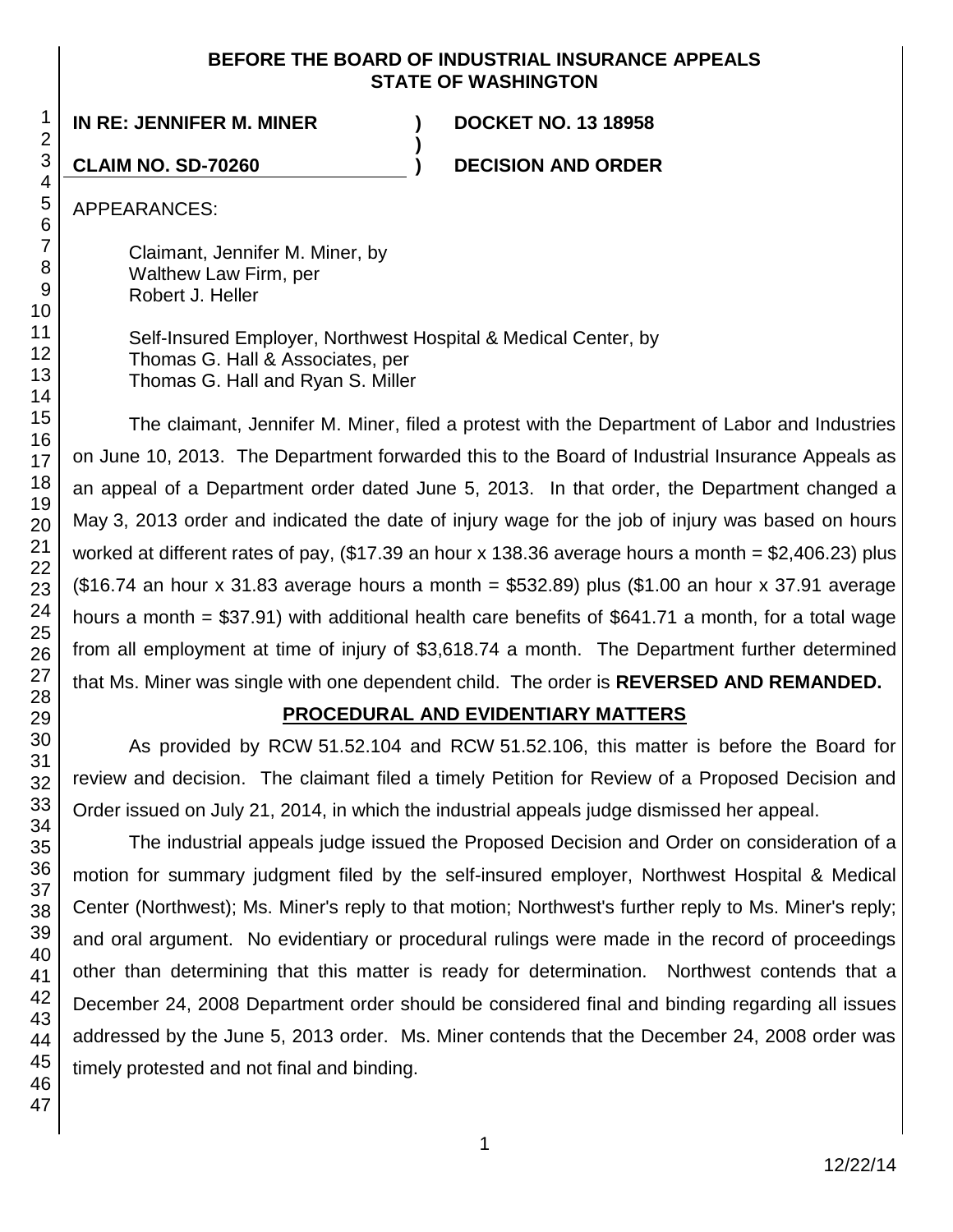Further proceedings are not necessary in this appeal. Our determination is based on the materials submitted by Northwest and Ms. Miner and our examination of the Department claim file to obtain necessary procedural information using our authority described in *In re Mildred*  Holzerland.<sup>1</sup> This additional information pertains to the questions of whether a February 11, 2011 order became final and whether Ms. Miner constructively filed an application for change in circumstances under RCW 51.28.040, notifying Northwest and the Department of Labor and Industries of the birth of her child that was conceived before the industrial injury but born after the industrial injury.

#### **DECISION**

On November 18, 2008, Jennifer Miner sustained an industrial injury in the course of her employment with Northwest. On her December 8, 2008 Application for Benefits, Ms. Miner indicated she had one unborn child with an expected delivery date of February 25, 2009. The Department of Labor and Industries issued an order on December 24, 2008, in which it determined that Ms. Miner's total gross wage at the time of injury was \$3,292.15 a month based on hourly wages of \$16.99, 12 hours a day, 13 days a month, for a monthly wage of \$2,650.44, plus health care benefits of \$641.71. In this order, the Department also determined that Ms. Miner was single with no children at the time of injury.

The determinative issues in this appeal are whether the monthly wage determination stated in the December 24, 2008 order can be changed and whether the dependent child determination can be changed. We find that the monthly wage determination in the December 24, 2008 order cannot be changed. Any time-loss compensation benefits should be calculated using the wage determination in the December 24, 2008 order. The number of dependent children can be changed as of the birth of Ms. Miner's one child on February 26, 2009, to account for Ms. Miner's child conceived before the industrial injury but born after the industrial injury and based on Ms. Miner's notification to Northwest and the Department of this change in circumstances.

The June 5, 2013 order from which Ms. Miner has taken her present appeal is the last of five Department orders ostensibly reconsidering and determining the issue of Ms. Miner's wages at the time of injury and issued subsequent to the December 24, 2008 order. The stipulated Jurisdictional History discloses that the first of these five subsequent wage-basis orders was issued on February 4, 2011, over two years after the issuance of the first determinative wage order of

l

BIIA Dec., 15,729 (1965).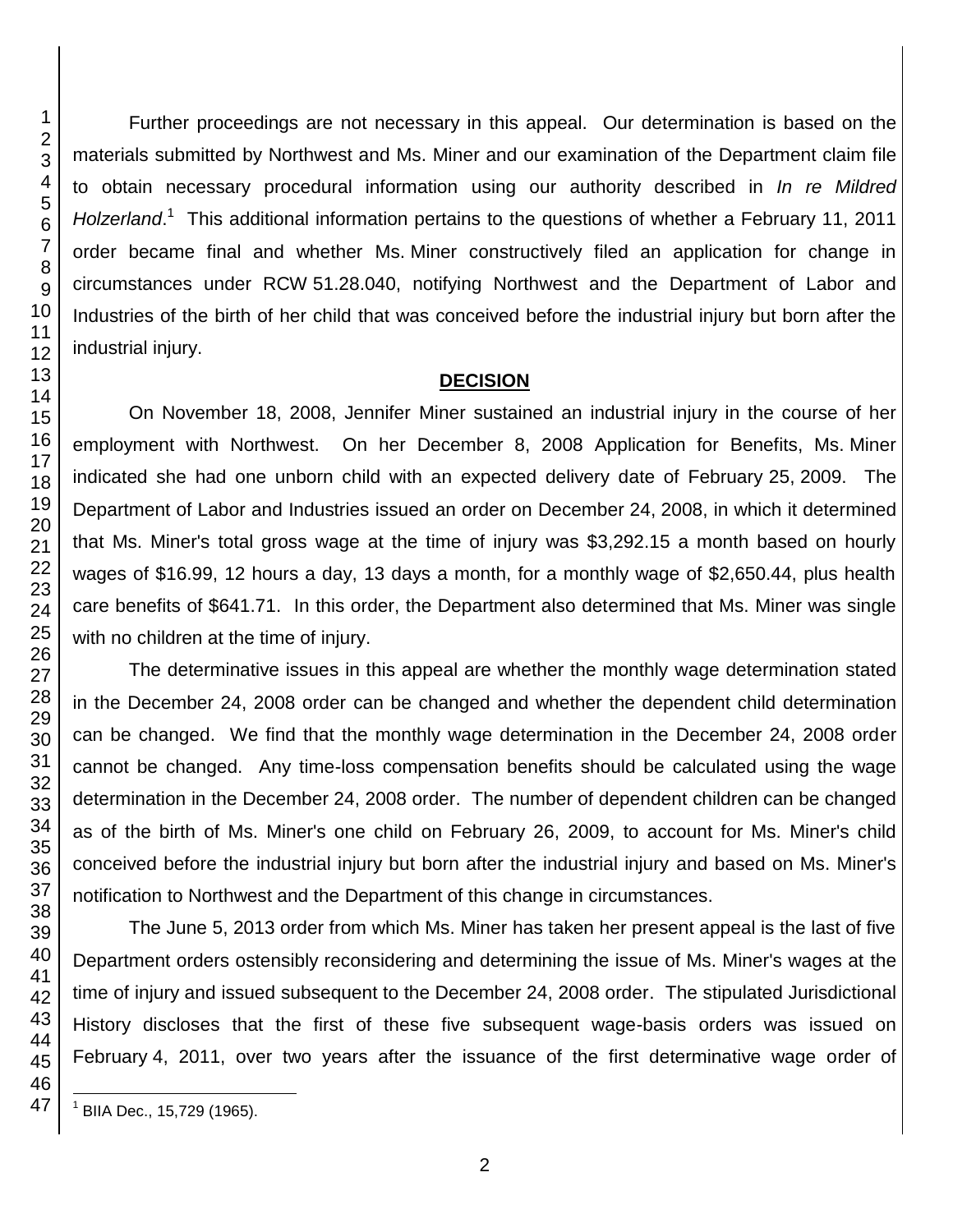December 24, 2008. The stipulated Jurisdictional History does not show a timely protest of the February 4, 2011 order. However, our review of the Department claim file under the authority enunciated in *Holzerland* discloses that Northwest filed a timely protest of that order with the Department on February 16, 2011. The stipulated Jurisdictional History shows that timely protests of the other four subsequent orders were filed by Ms. Miner or Northwest. None of the five subsequent wage-basis orders issued by the Department after the original December 24, 2008 wage-basis order became final within the meaning of RCW 51.52.50. As indicated at the outset of this Decision and Order, the Department forwarded Ms. Miner's timely protest of the last of these orders, the order of June 5, 2013, to the Board to be treated as an appeal.

The December 24, 2008 Department order contained language indicating that the order would become final unless a protest or appeal was filed within sixty days of communication of the order. Ms. Miner does not deny that the order was communicated to her in due course after issuance. Ms. Miner does contend that a December 8, 2008 medical chart note received after the December 24, 2008 order and referencing her pregnancy, is a protest of the December 24, 2008 order. We note here that our *Holzerland* review disclosed other such notes.

We agree with the industrial appeals judge that such notes referencing pregnancy do not comprise a protest of the December 24, 2008 order. It is undisputed that when the Department issued the December 24, 2008 order, as was true on the date of her November 18, 2008 industrial injury, Ms. Miner was pregnant but had not given birth to a child. She did not yet have "child" within the common understanding of that term. Neither did she have an includable child within the meaning of the defining, governing statute, RCW 51.08.040. This statute includes within the definition of child, a "child born after the injury where conception occurred prior to the injury." When the Department issued the December 24, 2008 order, Ms. Miner did not have such a child because the child had not been born. Notes referencing Ms. Miner's pregnancy were consistent with the Department December 24, 2008 order and cannot be considered a protest of the order.

**Wages at time of injury.** The Department order dated December 24, 2008 is a final, binding order and has res judicata effect regarding the determination of Ms. Miner's wages at the time of injury.<sup>2</sup> The subsequent Department orders ostensibly revisiting the issue of Ms. Miner's wages at the time of injury, including the now appealed June 5, 2013 Department order, were

 $\overline{\phantom{a}}$ RCW 51.52.050; *Marley v. Department of Labor & Indus.*, 125 Wn.2d 533 (1994).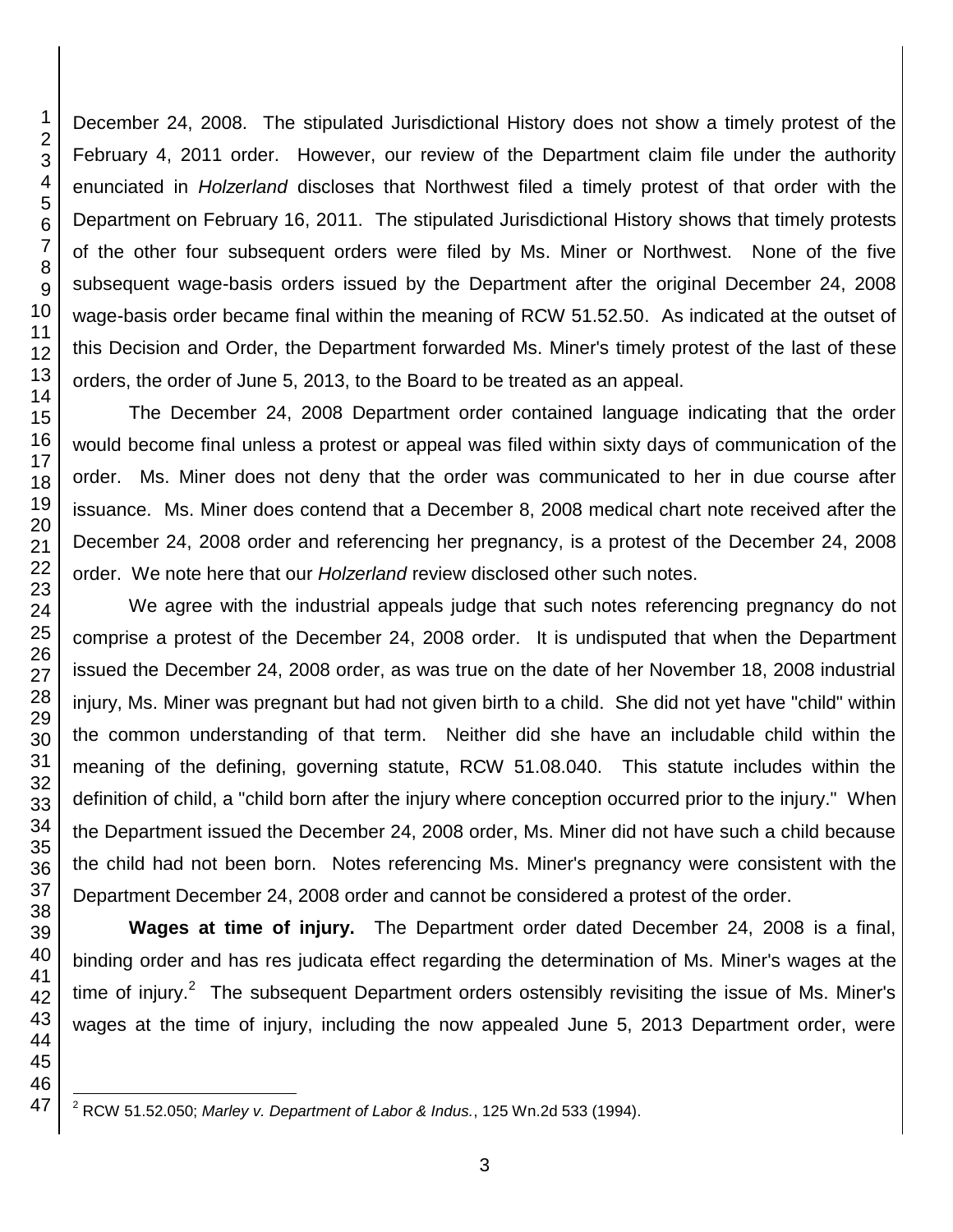ineffective to finally alter the prior binding determination that her monthly wage at time of injury was \$3,292.15, which included \$641.71 in health care benefits.

We distinguish Ms. Miner's case before us from *In re Stephen R. Everhart<sup>3</sup>* where we held that the second of two final wage orders issued was controlling in a contest over a subsequent determination of an overpayment of benefits. In *Everhart,* as in the case before us, a first wage order was not protested or appealed. Unlike the case before us, a Department order affirming a subsequent wage order was not appealed or protested. In *Everhart,* the Board had to determine which of the two wage orders would be deemed controlling, the earlier order, or the later order. The Board determined that the second of the two wage determinations controlled because it was neither protested nor appealed. In contrast to *Everhart,* no Department order in Ms. Miner's claim ostensibly readdressing wages at time of injury has ever become final. In the pending appeal of the order ostensibly re-determining Ms. Minor's wages at time of injury, Northwest has asserted the res judicata effect of the earlier, final December 28, 2008 order with respect to wages at time of injury. We agree that the December 28, 2008 order has such res judicata effect and precludes a determination that Ms. Minor's wage at time of injury was other than \$3,292.15, which included \$641.71 in health care benefits.

**Dependent child**. The December 28, 2008 order is not controlling regarding whether Ms. Miner has an includable child that was conceived before the industrial injury and born after the industrial injury. The December 28, 2008 order only indicated that at the time of injury, Ms. Miner did not have an includable dependent child. This was true. The order did not make any determination whether a child conceived before the injury had been born subsequently as contemplated in RCW 51.08.030. Such change in circumstances is cognizable under RCW 51.28.040. This statute allows the Department to adjust benefits due to a change in circumstances effective up to sixty days prior to the Department's receipt of an application notifying the Department of the changed circumstances.

Our review of the claim file maintained by Department discloses a series of medical notes referencing Ms. Miner's pregnancy that were received by the third party administrator for Northwest and forwarded to the Department. We previously indicated that Ms. Minor reported her pregnancy and due date on her Application for Benefits. Then, on March 27, 2009, Northwest received a medical note dated March 6, 2009, indicating that Ms Miner was one week postpartum. This note

l BIIA Dec., 09 14820 (2010)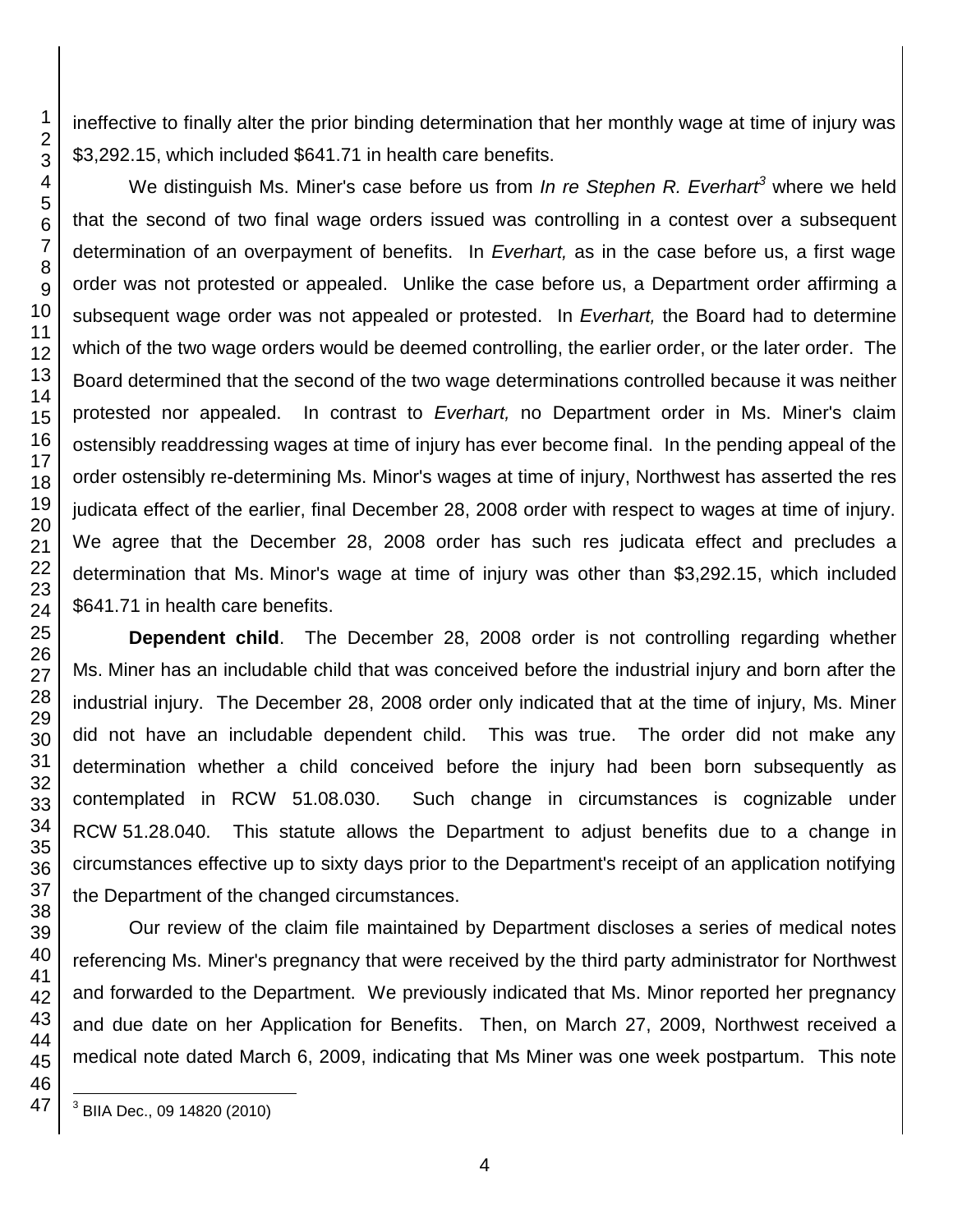adequately placed Northwest on notice that the terms of RCW 51.08.030 pertaining to a child conceived before, and born after, the industrial injury had been met.

RCW 51.32.060(1)(g) directs that a worker disabled from employment who was single at time of injury with no dependent children shall receive time-loss compensation benefits equal to percent of his or her wages at the time of injury. A totally disabled worker who is single with one dependent child shall receive time-loss compensation benefits equal to 62 percent of his or her wages at the time of injury.<sup>4</sup> As of ten days prior to March 6, 2009 (February 26, 2009), Ms. Miner gave birth to a child conceived before her industrial injury. She provided Northwest timely notice of this change in circumstances and became eligible for time-loss compensation benefits calculated at percent of her wages at the time of injury on the birth of her child that was conceived before the industrial injury.

The facts that we have recounted are not disputed and are as reported by the parties in the summary judgment proceedings and as apparent on our review of the Department file under *Holzerland.* We determine that Ms. Miner's wages at time of injury were \$3,292.15, which included \$641.71 in health care benefits, and that at the time of injury Ms. Miner was single with no dependent children. As of February 26, 2009, Ms. Miner had one includable dependent child. As of February 26, 2009, Ms. Miner's time-loss compensation benefits rate should be calculated based on her status of single with one child.

We have considered the Proposed Decision and Order, Ms. Miner's Petition for Review, and Northwest's Response to Claimant's Petition for Review. Based on a review of the entire record before us and our review of procedural documents in the claim file maintained by the Department of Labor and Industries, we make the following Findings of Fact and Conclusions of Law.

# **FINDINGS OF FACT**

- 1. On December 5, 2013, an industrial appeals judge certified that the parties agreed to include the Jurisdictional History in the Board record solely for jurisdictional purposes. In addition to procedural facts stated on that document, we find that on February 16, 2011, the self-insured employer, Northwest Hospital & Medical Center, filed a protest and request for reconsideration of the February 4, 2011 Department order.
- 2. On November 18, 2008, Jennifer Miner sustained an industrial injury when she was moving patients in the emergency room at Northwest Hospital & Medical Center where she worked

 

l RCW 51.32.060(1)(h).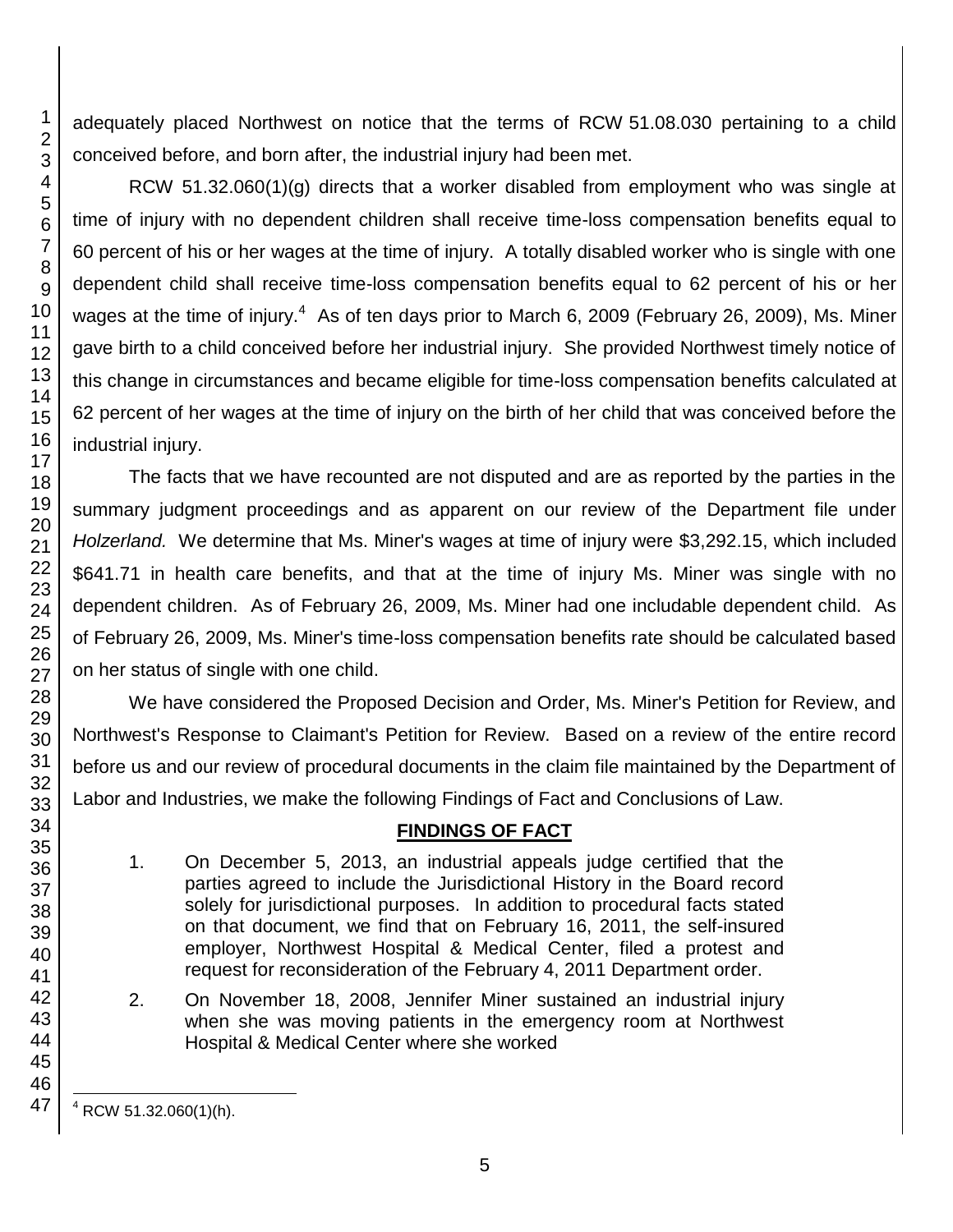- 3. Ms. Miner notified Northwest Hospital & Medical Center through its third party administrator that she was pregnant at the time of her November 18, 2008 industrial injury in the Application for Benefits filed with the third party administrator on December 1, 2008. By way of a medical note by Olympic Physical Therapy dated February 16, 2009, received by the third party administrator on March 6, 2009, Northwest was notified on behalf of Ms. Miner that her expected delivery was ten days from February 16, 2009. In a medical note by Dr. Steven K. Taylor, M.D. dated March 6, 2009, received by the third party administrator on March 27, 2009, Northwest was notified on behalf of Ms. Miner that she was one week post partum, having delivered her child. On February 26, 2009, Ms. Miner had one child that was conceived before her industrial injury and born after the industrial injury.
- 4. On December 24, 2008, the Department issued a wage order in which it determined Ms. Miner's monthly gross wage at the time of injury was \$3,292.15, which included \$641.71 in employer-provided health care benefits, and determined she was single with no children.
- 5. The December 24, 2008 wage order included a statement informing Ms. Miner that the order would become final within 60 days from the date it was communicated unless a written request for reconsideration was filed with the Department or an appeal was filed with the Board of Industrial Insurance Appeals. No protest or appeal was filed pertaining to the December 24, 2008 Department wage order by any party to the claim within 60 days of communication of the order.

# **CONCLUSIONS OF LAW**

- 1. The Board of Industrial Insurance Appeals has jurisdiction over the parties and subject matter in this appeal.
- 2. Neither Jennifer M. Miner nor any other party filed a timely Protest and Request for Reconsideration of the Department order dated December 24, 2008 within the meaning of RCW 51.52.050. As provided by RCW 51.32.050 and the principles of res judicata, Ms. Miner's monthly wage at time of injury was \$3,292.15, which included \$641.71 in employer-provided health care benefits and she was single with no children.
- 3. As of February 26, 2009, Jennifer M. Miner was single with one dependent child conceived before and born after her industrial injury within the meaning of RCW 51.08.030. An application due to change in circumstances was constructively and effectively filed on behalf of Ms. Miner on March 27, 2009, within the meaning of RCW 51.28.040. As of February 26, 2009, Ms. Miner's time-loss compensation benefits rate, if otherwise entitled, should be calculated at 62 percent of her wages at the time of injury, as provided by RCW 51.32.060(1)(h).

1